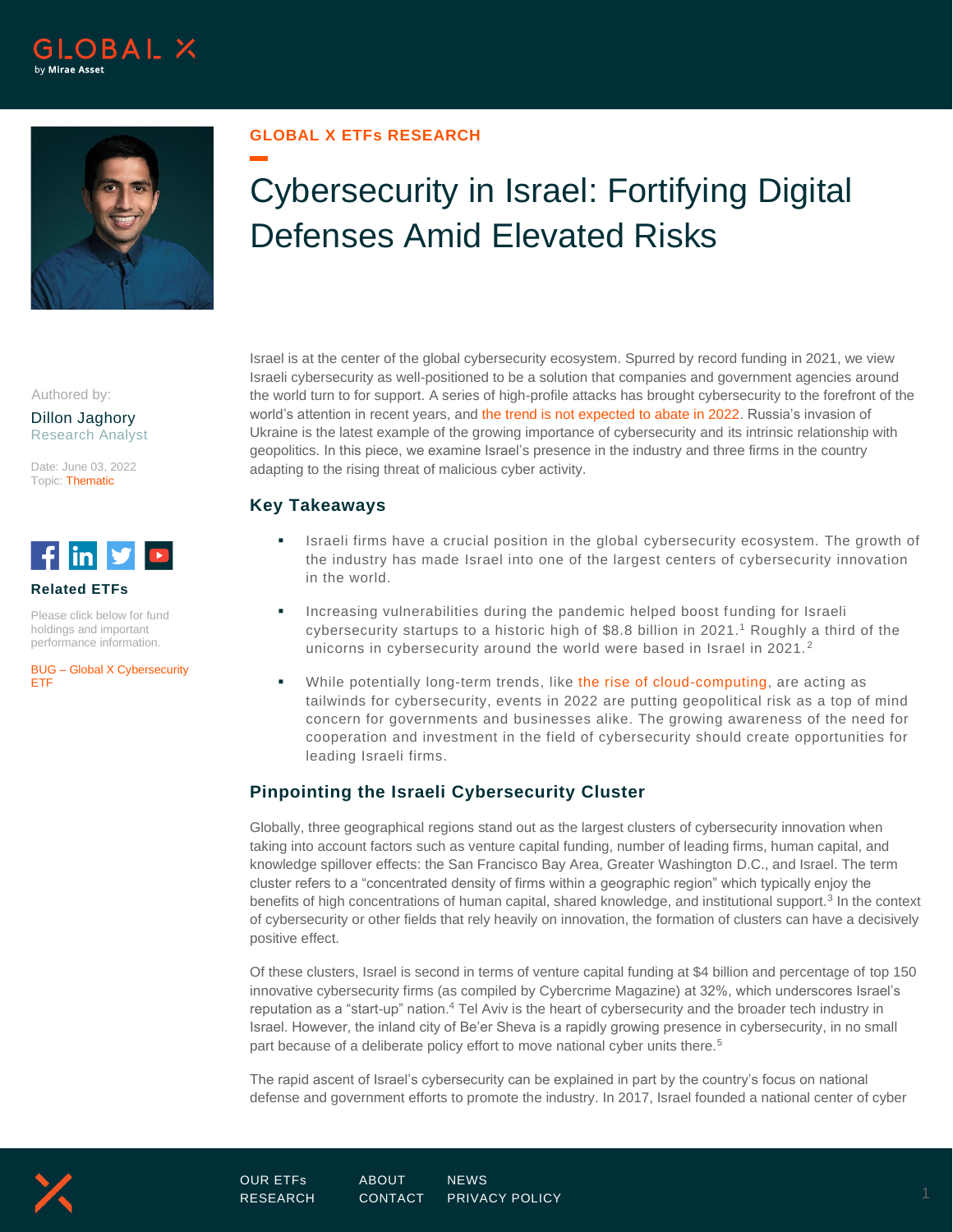

education, which now has 80 nationwide learning centers and 330 staff members.<sup>6,7</sup> Between 2011 and 2021, the number of active cybersecurity companies in Israel multiplied, increasing from 162 to 459.8 These companies include Check Point and CyberArk, two global cybersecurity giants with a combined market capitalization of over \$20 billion as of April 2022. 9

As the chart below indicates, the national commitment to cybersecurity has Israeli cyber firms positioned to maintain a higher level of revenue growth compared to other major countries, such as the United States, Japan, and the United Kingdom.

## REVENUE CHANGE IN CYBERSECURITY MARKET BY COUNTRY

Sources: Global X ETFs with information derived from: Statista. (2022, March). Technology markets: Cybersecurity. \* Indicates forecast.



*Notes: Data shown is using current exchange rates as of March 2022. Data shown does not yet reflect market impacts of Russia-Ukraine war, we are currently working on an update.*

# **Incidents Mount, 2021 a Record Year for Cyber Funding in Israel**

As the COVID pandemic left companies with no choice but to accept the new normal of the work-from-home environment, newly exposed vulnerabilities and often neglected cybersecurity best practices became a source of consternation around the world. That consternation persisted into 2021 as the Delta and Omicron variants became stumbling blocks to economies reopening. At the same time, a number of high profile cyberattacks drew the world's attention, including the Colonial Pipeline ransomware attack in the United States. Israel wasn't spared either, where multiple cyber incidents were identified.

In March 2021, the perpetrators of the December 2020 phishing campaign aimed at Israeli and American medical researchers were identified as the Iran-based TA453.<sup>10</sup> In October 2021, a ransomware attack on Hillel Yaffe Medical Center in Hadera, Israel brought the hospital's systems offline, forcing doctors to use pen and paper for recordkeeping for over a day.11,12 Also, the Israeli-based cybersecurity firm NSO Group received global scrutiny. A number of authoritarian governments around the world used the company's surveillance software, Pegasus, to hack into iPhone and Android devices of human rights activists, journalists, and lawyers.<sup>13</sup>

The net effect of these events likely contributed to a record-breaking year for cybersecurity funding in Israel. Israel's cybersecurity sector amassed \$8.84 billion in funding during 2021, presenting an over three-fold

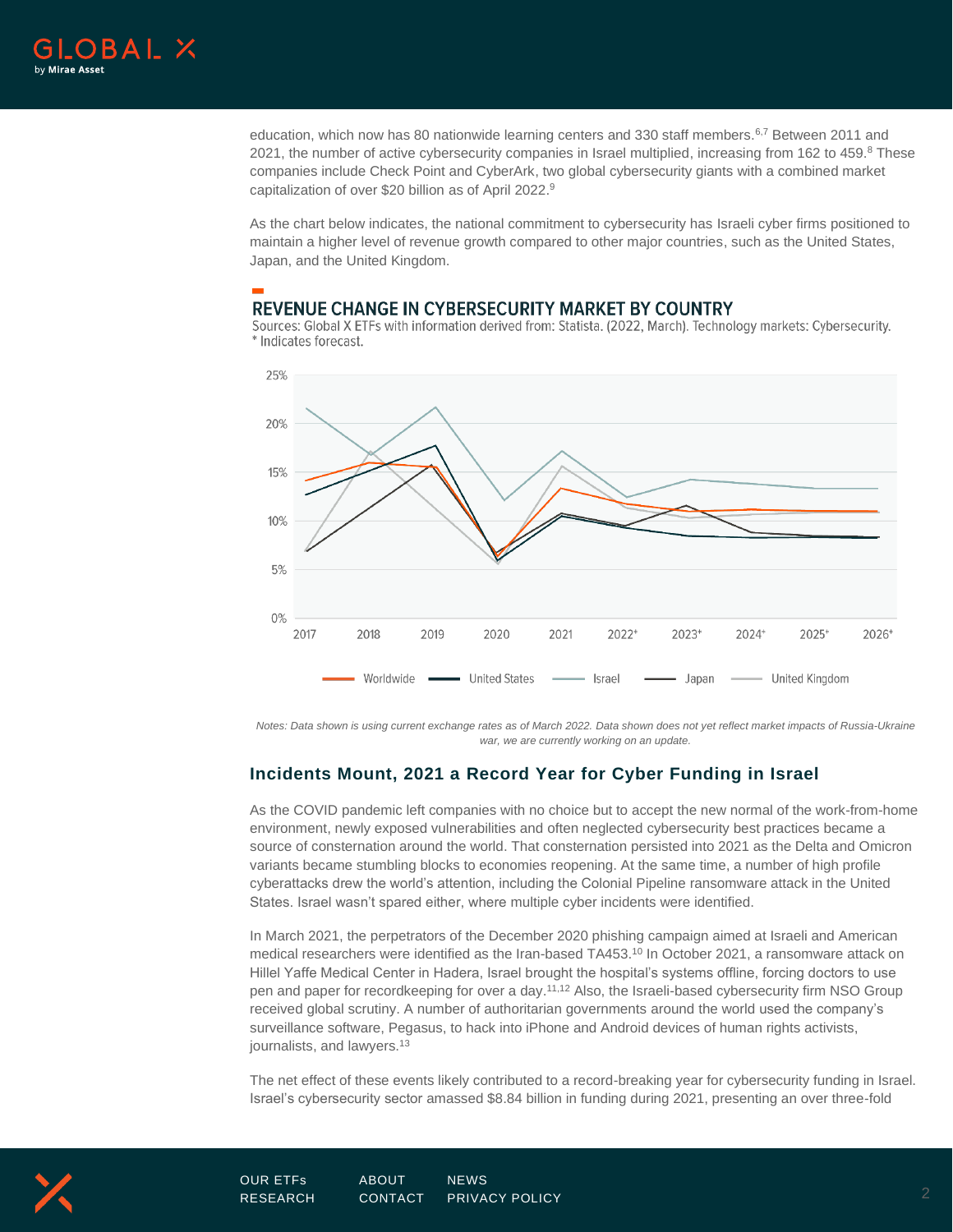

increase in comparison to 2020's \$2.75 billion. <sup>14</sup> Globally, 40% of private investments in cyber funding rounds went to Israel in 2021, which is remarkable considering the relatively small size of the country.<sup>15</sup>

The massive inflow of funds into Israeli cybersecurity in 2021 contributed to the emergence of 11 new cyber unicorns, defined as startups with a market value of over \$1 billion. To put this growth into perspective, as of 2021, 33% of cyber unicorns around the world were in Israel.<sup>16</sup>

## **CYBERSECURITY STARTUP FUNDING TRENDS IN ISRAEL (2018-2021)**

Sources: Global X ETFs with information derived from: Wiseman, Y. (2022, January 4). Israel's cybersecurity startups post another record year in 2021. TechCrunch+.





# **Cyber Awareness, Cooperation Rising Alongside Geopolitical Risks**

Prior to Russia's invasion of Ukraine in February, all signs pointed towards more cyber risks in 2022. The invasion set an anxious tone for the year and underscored how geopolitical tensions correlate with rising fear of cyberattacks. Ukraine was the second most targeted country for cyberattacks behind the United States between July 2020 and June 2021, potentially foreshadowing the invasion in 2022.17

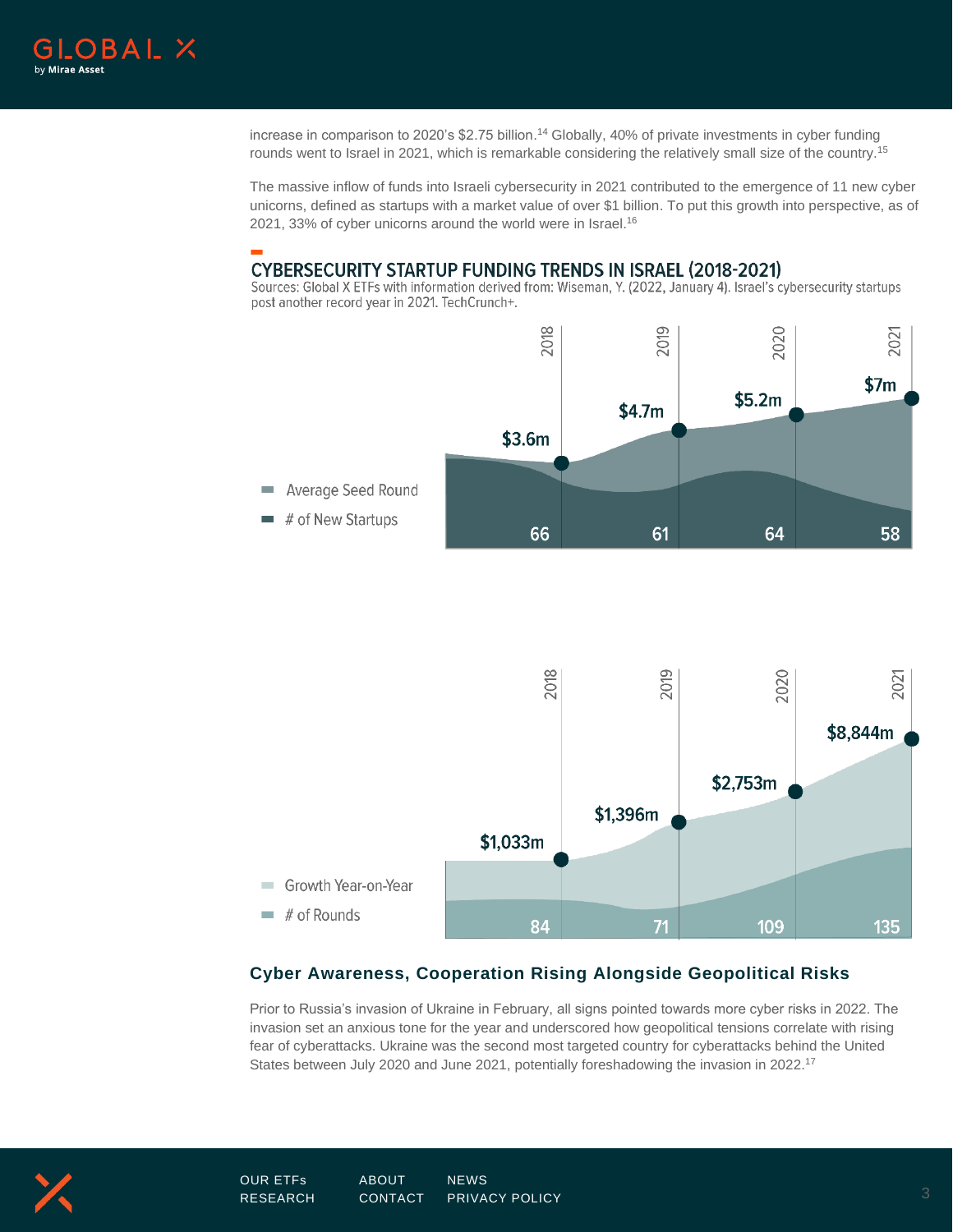

# **COUNTRIES AND SECTORS TARGETED BY CYBERATTACKS**

Sources: Global X ETFs with information derived from: Contributing Teams, (2021, October). Microsoft digital defensereport. Microsoft.



With the overwhelming focus of cyberattacks on government institutions, NGOs, and think tanks, governments are upping the ante on cybersecurity spending. For example, in the United States, the Biden administration is proposing \$2.5 billion for the Cybersecurity and Infrastructure Security Agency (CISA) in 2023, a \$500 million increase from 2022, and Australia is spending \$10 billion to double the size of its Australian Signal Directorate.18,19 Meanwhile, France is working to build Campus Cyber, a state-funded cybersecurity innovation center that is modeled on Israel's CyberSpark center in Be'er Sheva.<sup>20</sup>

Given that cyber exports from Israel reached \$11 billion in 2021, up from \$6.9 billion in 2020, Israel could stand to benefit from these efforts around the world.<sup>21</sup> As an example, roughly 20% of Australia's IT security imports are from Israel, as of August 2021.<sup>22</sup>

Perhaps just as important as the increase in spending by individual governments is the increased awareness that cybersecurity requires a cooperative effort. As a cybersecurity powerhouse, Israeli firms are in a position to play a leadership role in that effort. In December 2021, the Israeli Ministry of Finance led the International Monetary Fund (IMF) and 10 other participating countries in testing their capabilities against a simulated attack on the global financial system in a first-of-its-kind cyber "wargame."<sup>23</sup> The signing of an agreement between Israel and the United States in March 2022 to bolster cybersecurity cooperation, which includes plans to engage with private sector companies, is another sign of this trend. $24$ 

Also, the annual Cybertech Global Conference in Tel Aviv is the world's largest cybersecurity conference outside of the United States, regularly attracting participants from leading firms, up and coming startups, investors, and governments. Held in March, this year's conference showcased the role of Israeli firms in cooperative cybersecurity efforts. Prime Minister Bennett highlighted the slew of cooperative agreements that Israel has signed with other countries.

# **Three Israeli Cybersecurity Firms Responding to Growing Threats**

The combination of the pandemic and swelling geopolitical risks makes 2022 a unique year, while attacks continue to become more and more sophisticated. Below, we highlight the major initiatives three wellestablished Israeli firms are taking in 2022. The geographically diversified revenue streams of these firms could become an advantage in the current environment as global demand rises.

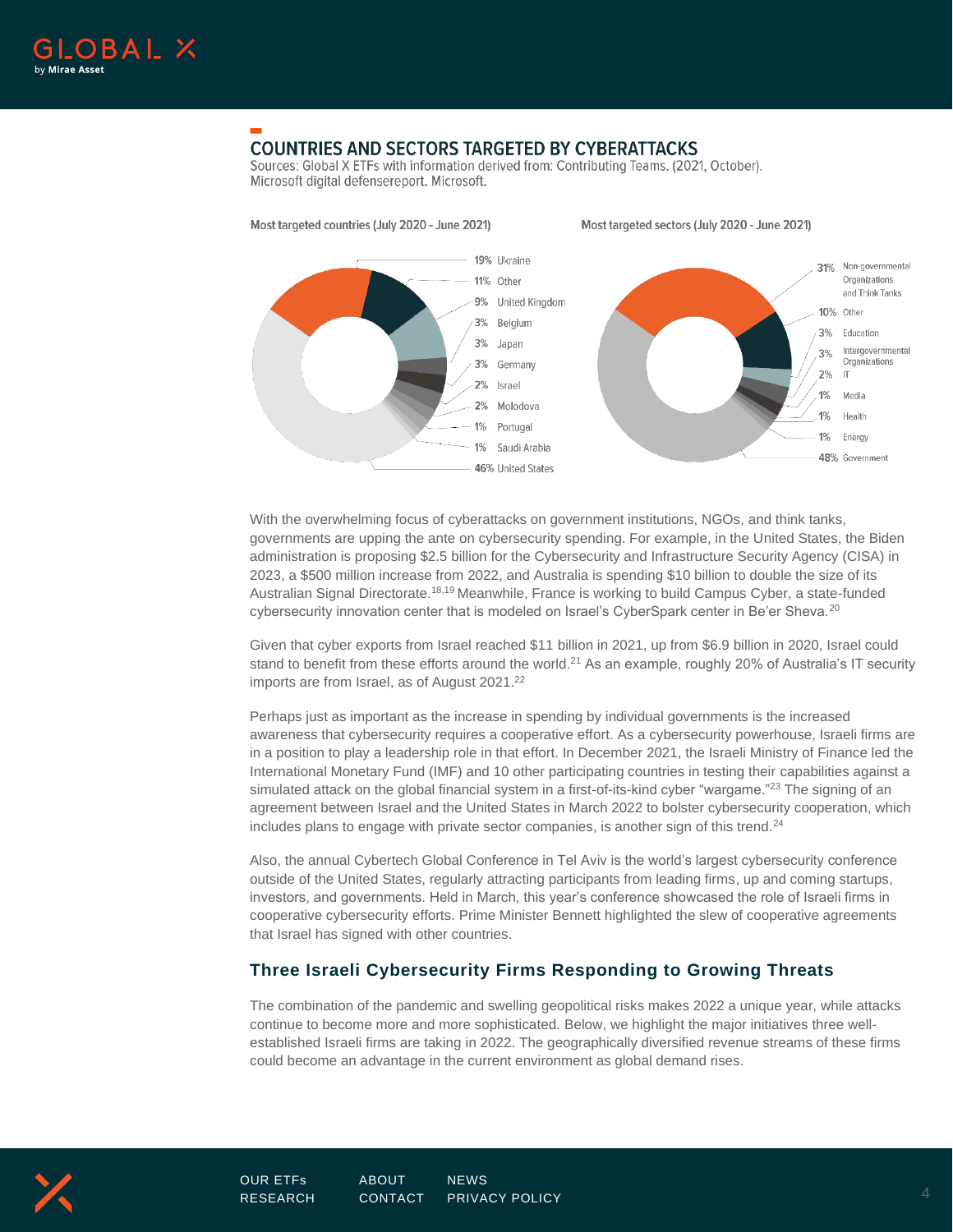

## **Check Point: Pivoting to Focus on Gen V attacks**

Founded in 1993, Check Point is one of the most influential tech companies in Israel. Check Point established itself by becoming a pioneer in firewall technology, controlling a 40% share of the worldwide firewall market by 1996.<sup>25</sup> Early this year, Check Point revealed its plans for a shift in strategy in 2022. The strategy emphasizes the rising threats posed by Gen V attacks, which are large-scale multi-vector attacks that can quickly infect a large number of targets across geographical regions.<sup>26</sup> Check Point sees Al technology as a crucial tool in countering Gen V attacks and believes its partnership with the chipmaker Nvidia positions it well to use cutting-edge AI technology to thwart these threats.<sup>27</sup>

## **CyberArk: Move to Subscription-Based Service Nearly Complete**

CyberArk was founded in 1999 with a solution for the problem of IT administrators having access to all of a network's data without a robust structure in place to supervise them.<sup>28</sup> The privileged access management (PAM) concept was the foundation upon which CyberArk was built, and it remains integral to the company's operations today. One of CyberArk's most notable achievements was its 2016 launch of the C3 Alliance, which now has more than 100 members, including Amazon Web Services, McAfee, and Check Point.<sup>29</sup> Members of the alliance work together to implement privileged accounts solutions.

In recent years, CyberArk, one of the largest Israeli cybersecurity firms with a market capitalization of \$6.4 billion as of April 2022, has been transitioning its business model away from perpetual software licenses towards subscription-based service.<sup>30</sup> The subscription-based service model effectively transfers the burden of convoluted cyber infrastructure from customers to CyberArk, and that could be a much-needed solution as demand for cybersecurity services rises despite a shortage of skilled workers in the field. CyberArk aims to complete its transition to an 85% subscription and bookings mix by Q2 2022.<sup>31</sup> As of the end of Q4 2021, its subscription and bookings mix was 71%, compared to 35% in Q4 2020.<sup>32</sup>

#### **Radware: Initiatives to Boost Cloud Security Begin to Materialize**

Radware has become a leading data center security provider since it was founded in 1997. In 2022, Radware's focus is the rapidly emerging opportunities in cloud security. The company's strategy includes acquiring the business of SecurityDAM, a distributed denial-of-service (DDoS) protection services provider. Radware is also establishing cloud security research and development centers in India, expanding the cloud service capacity of its global delivery network, and adding cloud centers in major cities around the world.<sup>33</sup> The launch of Radware's cloud security platform, SecurePath, is also a key part of the company's 2022 strategy.<sup>34</sup>

## **GEOGRAPHICAL BREAKDOWN OF REVENUE: TOP THREE REGIONS**

Sources: Global X ETFs with information derived from: Bloomberg, L.P. (n.d.) Financial analysis (FA) of Check Point, CyberArk, and Radware [Data set]. Retrieved May 9, 2022 from Global X Bloomberg terminal.

|             | 1                                                   | $\overline{2}$   | 3                              |
|-------------|-----------------------------------------------------|------------------|--------------------------------|
| Check Point | Europe, Middle East, and Africa<br>$(EMEA) - 45.3%$ | Americas - 42.6% | Asia Pacific and Japan - 12.1% |
| CyberArk    | United States - 50.5%                               | $EMEA - 23.9%$   | United Kingdom - 7.1%          |
| Radware     | Americas $-44.9%$                                   | $EMEA - 34.3%$   | Asia Pacific - 20.7%           |

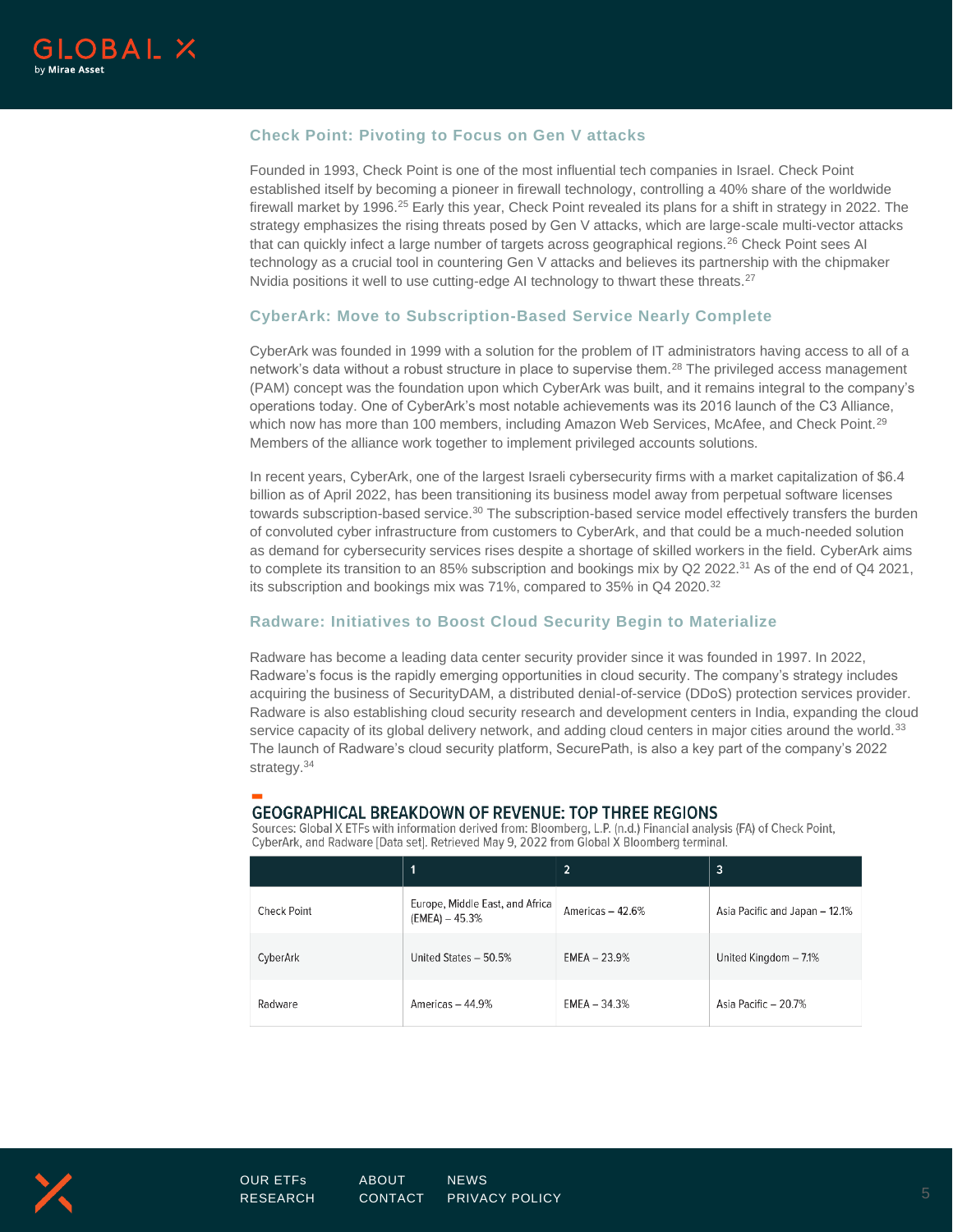

## **Conclusion**

Israel's Cybersecurity industry made significant gains in 2021, adding to its strength. In our view, the industry is well-positioned to solidify and build upon those gains in 2022. While a new cohort of unicorns works with a record amount of funding raised in 2021, well-established Israeli firms are readjusting to the changing landscape in 2022. We believe investors may find compelling opportunities to capture the growth of a global industry critical to protecting the most important information governments and companies possess. And they may find many such opportunities based in Israel.

## **Footnotes**

- 1. Israel National Cyber Directorate. (2022, January 20). *Israeli cyber security industry continued to grow in 2021: Record of \$8.8 billion raised.* Gov.il. https://www.gov.il/en/departments/news/2021cyber\_industry
- 2. Ibid.
- 3. Hatuka, T., & Carmel, E. (2021, January). *The dynamics of the largest cybersecurity industrial clusters: San Francisco Bay Area, Washington, D.C. and Israel.* Tel Aviv University. doi:10.13140/RG.2.2.11371.16169
- 4. Ibid.
- 5. Ibid.
- 6. Estrin, D. (2017, April 4). In Israel, teaching kids cyber skills is a national mission. *AP News.*  https://apnews.com/article/e477309a4a1e407ca4ae6568d3035625
- 7. Cyber Education Center. (n.d.) *About us.* Accessed on May 18, 2022 from https://cyber.org.il/about-useng/
- 8. Sava, J. A. (2022, February 21). *Active cybersecurity companies in Israel 2011-2021.* Statista. https://www.statista.com/statistics/1003442/israel-cyber-security-companies/
- 9. Bloomberg, L.P. (n.d.) *Security description (DES) of CyberArk and Check Point* [Data set]. Retrieved April 28, 2022 from Global X Bloomberg terminal.
- 10. Miller, J., & Proofpoint Threat Research Team. (2021, March 30). *BadBlood: TA453 targets US and Israeli medical research personnel in credential phishing campaigns.* Proofpoint. https://www.proofpoint.com/us/blog/threat-insight/badblood-ta453-targets-us-and-israeli-medicalresearch-personnel-credential
- 11. TOI Staff. (2021, October 18). Top cyber official: Hospital attack 'purely financial', likely by Chinese group. *The Times of Israel.* https://www.timesofisrael.com/top-cyber-official-hospital-attack-purelyfinancial-likely-by-chinese-group/
- 12. Center for Strategic & International Studies. (2022). *Significant cyber incidents.*  https://www.csis.org/programs/strategic-technologies-program/significant-cyber-incidents
- 13. Kirchgaessner, S., Lewis, P., Pegg, D., Cutler, S., Lakhani, N., & Safi, M. (2021, July 18). Revealed: Leak uncovers global abuse of cyber-surveillance weapon. *The Guardian.*  https://www.theguardian.com/world/2021/jul/18/revealed-leak-uncovers-global-abuse-of-cybersurveillance-weapon-nso-group-pegasus
- 14. Israel National Cyber Directorate. (2022, January 20). *Israeli cyber security industry continued to grow in 2021: Record of \$8.8 billion raised.* Gov.il. https://www.gov.il/en/departments/news/2021cyber\_industry
- 15. Ibid.

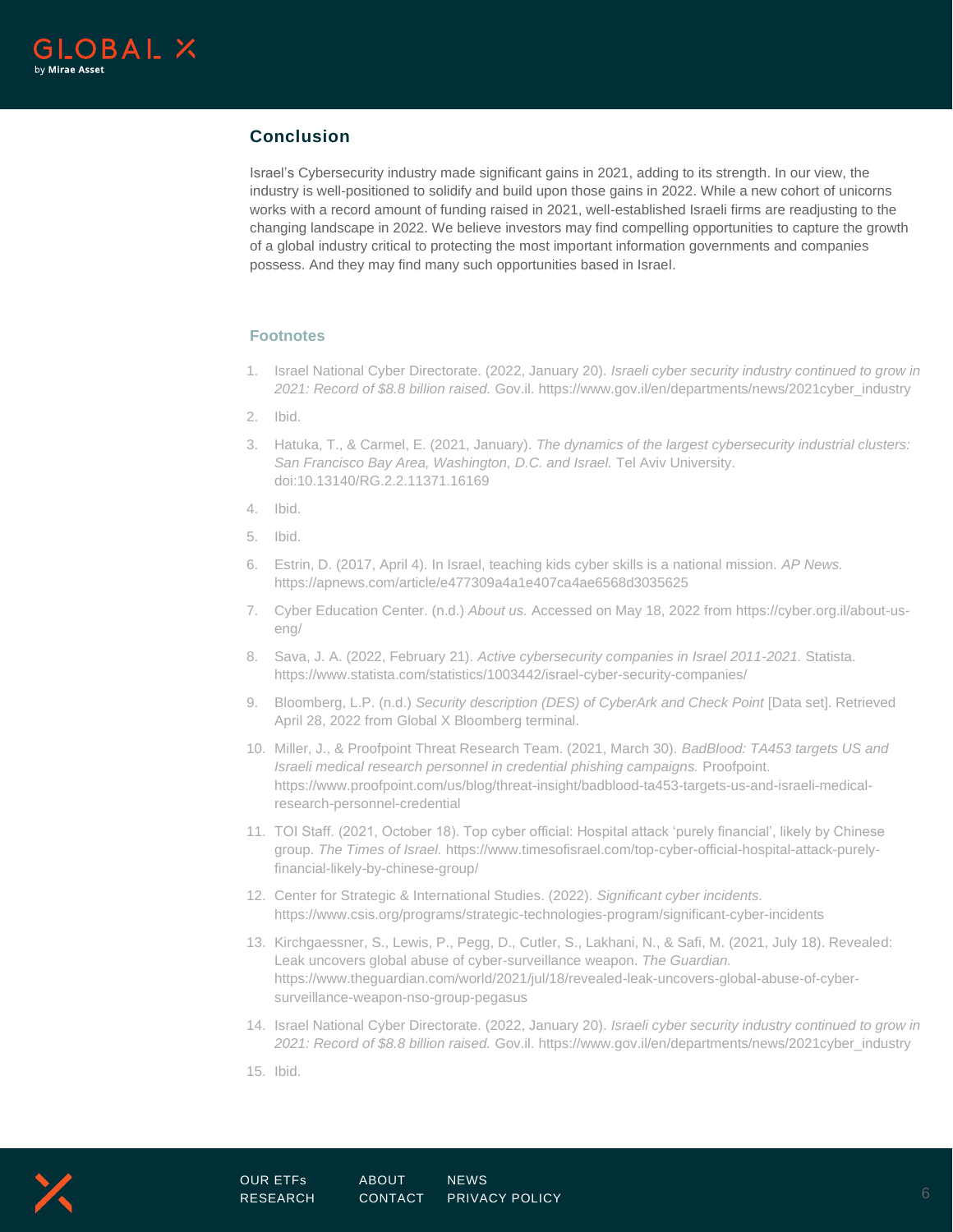

- 16. Wiseman, Y. (2022, January 4). Israeal's cybersecurity startups post another record year in 2021. *TechCrunch+.* https://techcrunch.com/2022/01/04/israels-cybersecurity-startups-post-another-recordyear-in-2021/
- 17. Contributing Teams. (2021, October). *Microsoft digital defense report*. Microsoft. https://www.microsoft.com/en-us/security/business/microsoft-digital-defense-report
- 18. Baksh, M. (2022, March 28). The administration expects CISA to grow by just under 300 full-time employees over the next year, for example. *Nextgov.* https://www.nextgov.com/cybersecurity/2022/03/6 takeaways-cybersecurity-policy-presidents-fy-2023-budget/363713/
- 19. Hurst, D. (2022, March 29). Redspice: Budget ushers in Australia's 'biggest ever' cybersecurity spend. *The Guardian.* https://www.theguardian.com/australia-news/2022/mar/29/redspice-budget-ushers-inaustralias-biggest-ever-cybersecurity-spend
- 20. Rosemain, M. (2022, February 15). France opens new business campus to tackle cyberattacks. *Reuters.* https://www.reuters.com/world/europe/france-opens-new-business-campus-tacklecyberattacks-2022-02-15/
- 21. Israel National Cyber Directorate. (2022, January 20). *Israeli cyber security industry continued to grow in 2021: Record of \$8.8 billion raised.* Gov.il. https://www.gov.il/en/departments/news/2021cyber\_industry
- 22. International Trade Administration. (2021, August 16). *Cybersecurity.* U.S. Department of Commerce. https://www.trade.gov/country-commercial-guides/australia-cybersecurity
- 23. Reuters. (2021, December 10). IMF and 10 countries simulate cyberattack on global financial system. *South China Morning Post.* https://www.scmp.com/news/world/middle-east/article/3159134/imf-and-10 countries-simulate-cyberattack-globalfinancial?module=perpetual\_scroll\_0&pgtype=article&campaign=3159134
- 24. U.S. Department of Homeland Security. (2022, March 3). *DHS to increase security cooperation with Israel through new arrangements* [Press release]. https://www.dhs.gov/news/2022/03/03/dhs-increasesecurity-cooperation-israel-through-new-arrangements
- 25. CompaniesHistory.com. (2022). *Check Point Software Technologies Ltd. history, profile and corporate video*. Accessed on May 18, 2022 from https://www.companieshistory.com/check-point-software/
- 26. Check Point. (2022). *Gen-V cyber security: Strategic insights from past generations of threats*. https://www.checkpoint.com/pages/gen-v-cyber-security/#
- 27. Check Point. (2022, February 4). *Check Point Software introduces new strategic direction at annual CPX 360 event and unveils the world's fastest firewall [Press release].* https://www.checkpoint.com/press/2022/check-point-software-introduces-new-strategic-direction-atannual-cpx-360-event-and-unveils-the-worlds-fastest-firewall/
- 28. Kroll, S. T. (2019, June 17). CyberArk: 20 years of privileged access security leadership, and counting. *Cybercrime Magazine.* https://cybersecurityventures.com/cyberark-30-years-of-privileged-accesssecurity-leadership-and-counting/
- 29. Cyber-Ark Software Ltd. (2022). *CyberArk C3 alliance program overview.*  https://www.cyberark.com/resources/product-datasheets/cyberark-c3-alliance-overview
- 30. Bloomberg, L.P. (n.d.) *Security description (DES) of CyberArk* [Data set]. Retrieved April 28, 2022 from Global X Bloomberg terminal.
- 31. CyberArk. (2022, February). *Investor relations presentation.*  https://s22.q4cdn.com/395203516/files/doc\_financials/2021/q4/CYBR-Q4-2021-Earnings-PresentationvFinal.pdf
- 32. Ibid.